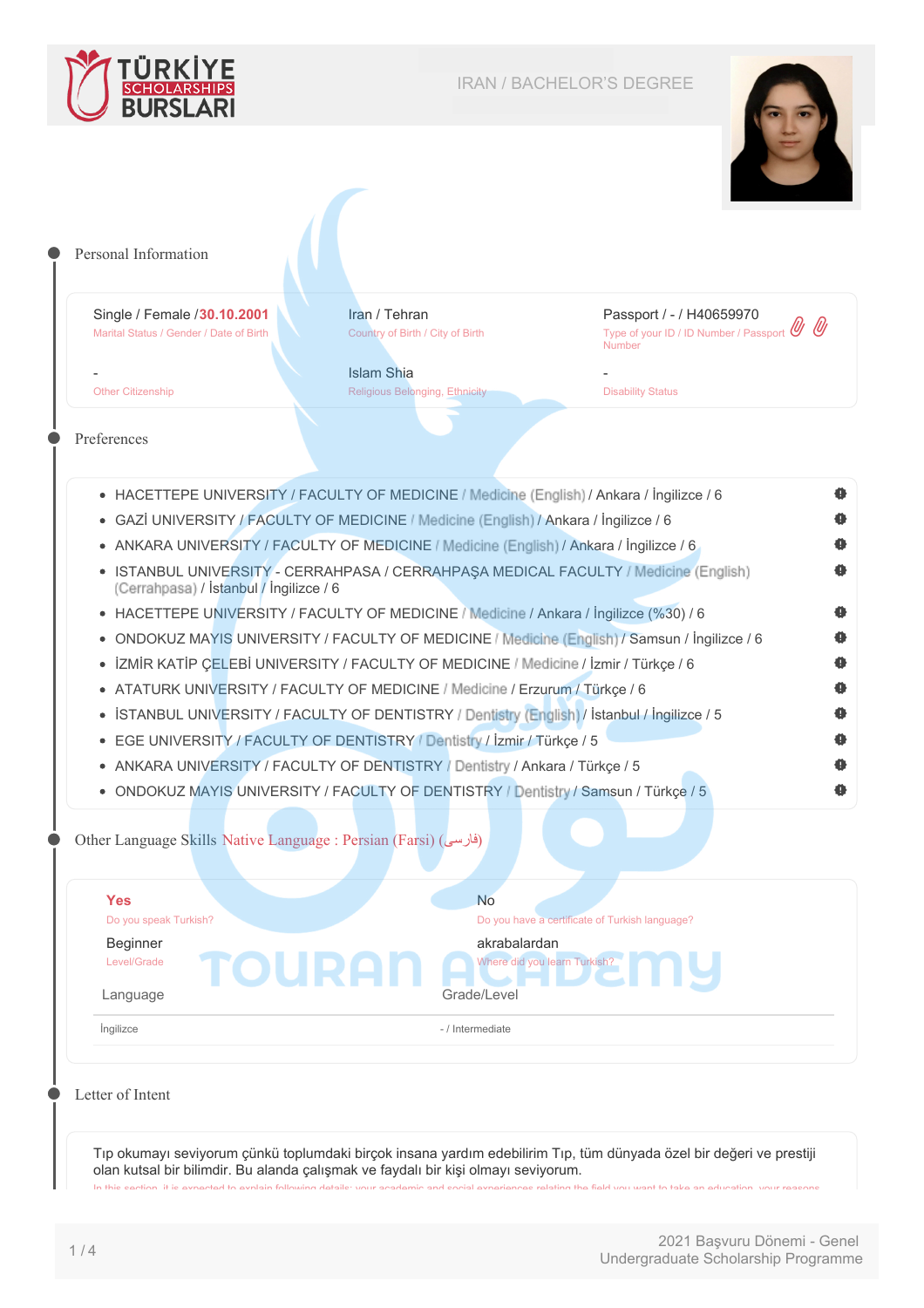

# IRAN / BACHELOR'S DEGREE



In this section, it is expected to explain following details: your academic and social experiences relating the field you want to take an education, your reasons for choosing Turkey for study and the importance of your future plans for your education and scholarship in Turkey.You can write the letter of intent in the language you can express yourself.

#### türkiye burslarını kazanmayı çok istiyorum.

If you have a subject in your application documents that you think is not clear enough and you want to explain, or if you want to draw the attention of the<br>evaluation committee, please briefly explain in this section. You

### Field Questions

## Family Information Total Monthly Income : 250-500 (\$)

/ Yes - - / - Mother's Name / Is your mother alive? The institution/company your mother works at Your mother's occupation / Title/Position HASTANE / Yes Doctor of Medicine / doctor Father's Name / Is your father alive? The institution/company your father works at Your Father's Occupation / Title/Position  $\overline{2}$ **Single** 250-500 (\$) Number of Siblings Marital Status Total Monthly Income Contact Info (Current) Roshanayi/1/102 Street/Building Number/Door Number  $-$  / Tehran  $/ - /$ Address / City / Country / Postal Code +989124866647 Phone (Home) Mobile Phone **O** 7 I am at this address Roshanayi / 1 / 102 Street / Building Number / Door Number - Tehran / Iran / I Address / City / Country / Postal Code - / - / - **RAN ACADEMY** Facebook / Twitter / LinkedIn melikagorji80@yahoo.com / - / - Google+ / Skype / Other Academic Qualification Social Activities Type Name Award, Project, Certificate Field Date Institution Description Award yüzme sertifica sertifica 16.12.2009 yüzme sertifica yüzme sertificası  $\mathcal{L}_{\text{max}}$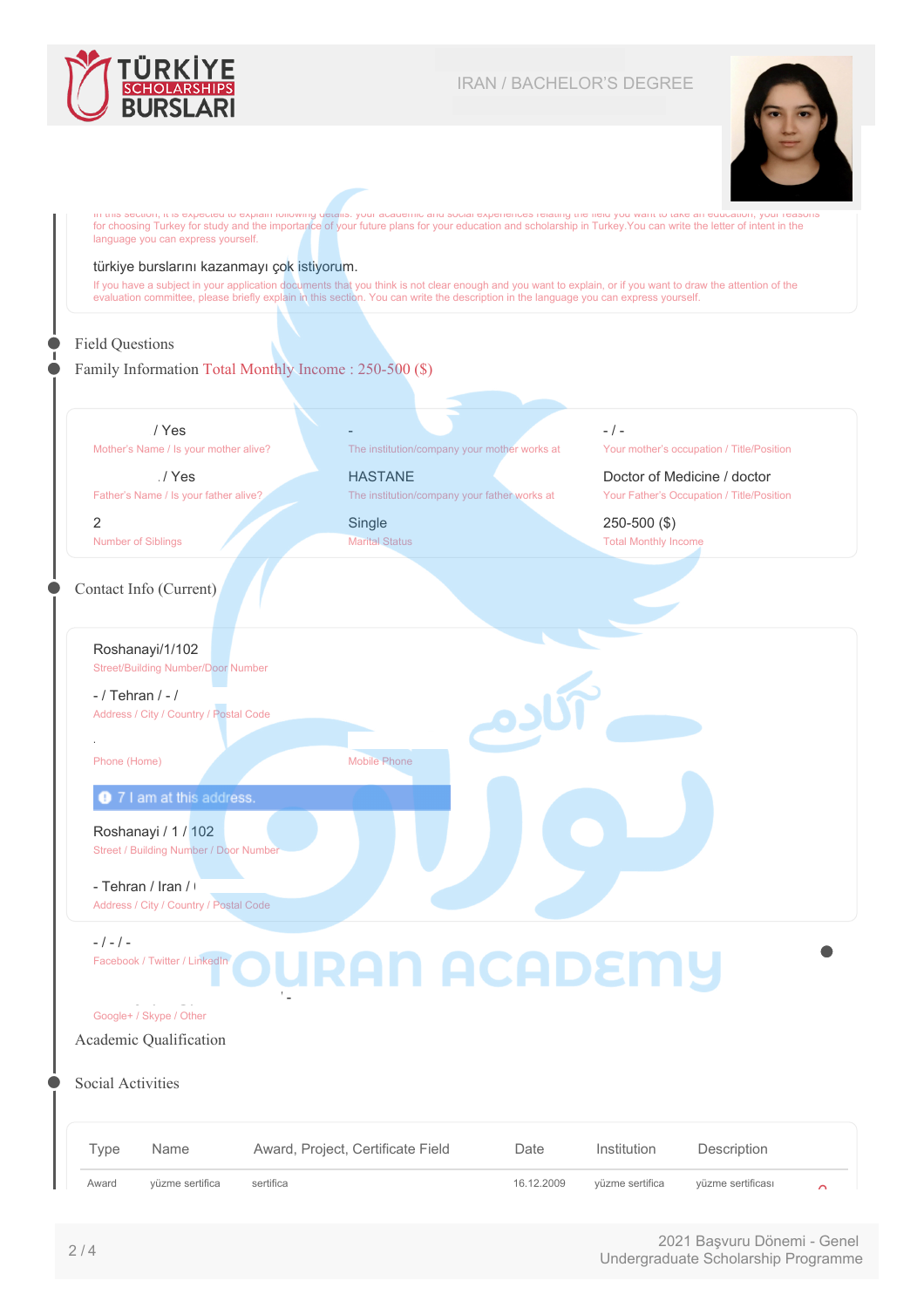

# IRAN / BACHELOR'S DEGREE



| Type                        |                            |                                              |                                                                         |             |             |  |
|-----------------------------|----------------------------|----------------------------------------------|-------------------------------------------------------------------------|-------------|-------------|--|
|                             | Name                       | Award, Project, Certificate Field            | Date                                                                    | Institution | Description |  |
| Projects                    | project                    | project                                      | 1.09.2016                                                               | project     | project     |  |
| Academic Activities         |                            | Work Experience / Internship Experience      |                                                                         |             |             |  |
|                             | Information on Hobbies     |                                              |                                                                         |             |             |  |
|                             |                            | spor yapmayı ve kitap okumayı çok seviyorum. |                                                                         |             |             |  |
| > Computer                  |                            | > Sports and Outdoor<br><b>Sports</b>        | $\geq$ Book                                                             |             | > Music     |  |
|                             | Special Talent Information |                                              |                                                                         |             |             |  |
| > Photography<br>> Guitar   |                            | > Painting                                   | > Basketball                                                            |             | > Handball  |  |
|                             |                            |                                              |                                                                         |             |             |  |
|                             |                            |                                              |                                                                         |             |             |  |
|                             |                            |                                              |                                                                         |             |             |  |
| Name                        |                            | Institution/NGO you served at                | <b>Description</b>                                                      |             |             |  |
| yüzme ve üretim             |                            | yüzme ve üretim                              | yüzme sertificası fedrasyondan almışım ve üretim konusunda çok activim. |             |             |  |
| <b>Voluntary Activities</b> |                            |                                              |                                                                         |             |             |  |
|                             |                            |                                              |                                                                         |             |             |  |
| Reference Information       |                            | <b>TOURAN ACADEMY</b>                        |                                                                         |             |             |  |

 $\hat{L}$